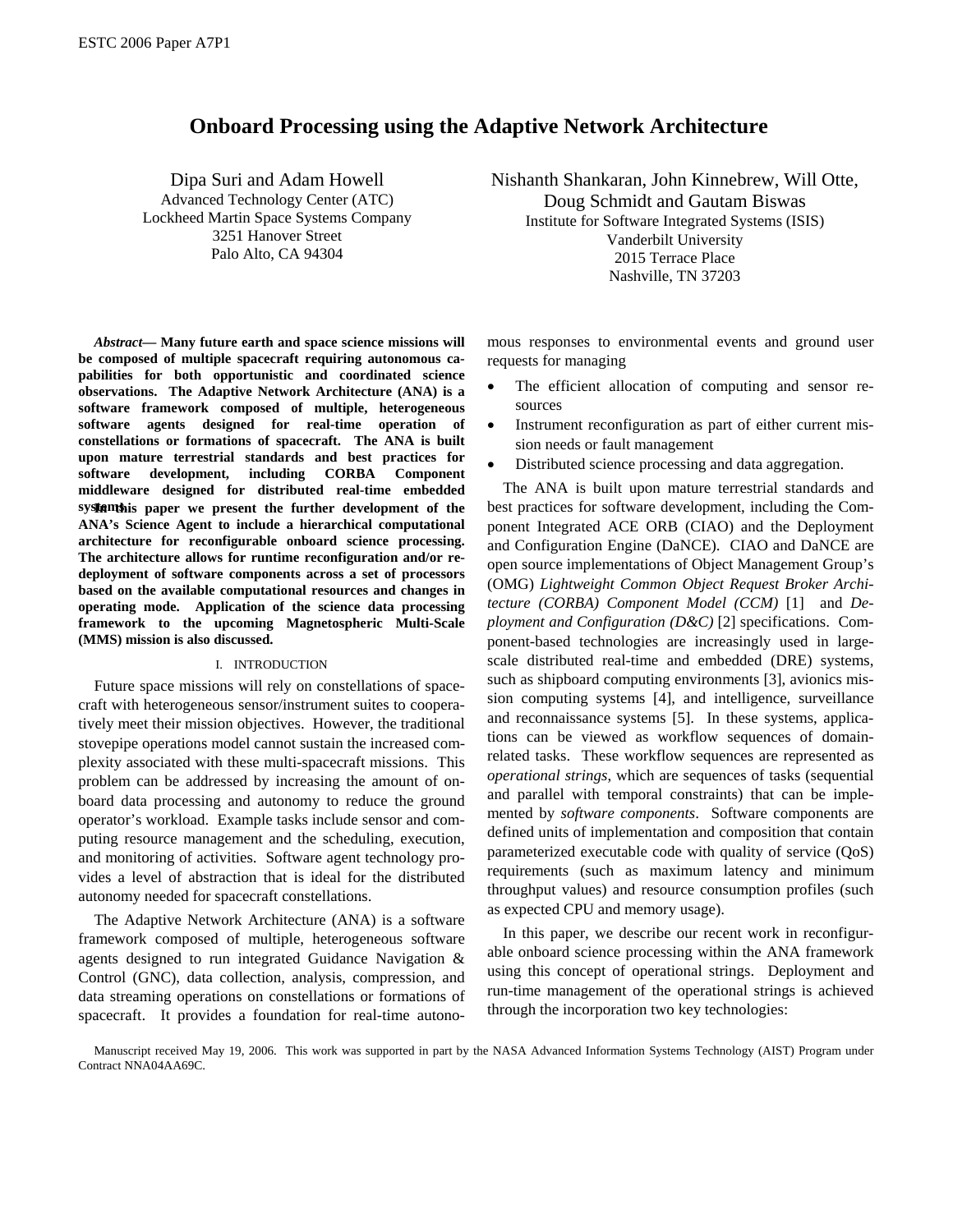- A computationally efficient *Spreading Activation Partial Order Planner (SA-POP)* [6] for dynamic (re)planning under uncertainty into the ANA's Science Agent, and
- A *Resource Allocation Control Engine (RACE)* [7] for allocating computational resources and enforcing QoS requirements.

The remainder of the paper is organized as follows; Section II provides an overview of the ANA software framework and it's underlying component middleware infrastructure; Section III covers the Science Agent and the computational architecture used for onboard science processing in more detail; Section IV will describe the application of ANA in the context of managing and executing mission goals for a simplified representation of the upcoming Magnetospheric Multi-Scale (MMS) Mission; Section V compares our work with related research; and Section VI presents concluding remarks.

# II. ADAPTIVE NETWORK ARCHITECTURE OVERVIEW

# *A. Overview*

The ANA is constructed using agent technology to provide autonomous reconfigurability of on-board resources to ensure improved science data returns to users. The ANA agents are themselves a heterogeneous suite i.e. specific roles and responsibilities are distributed such that the various on-board functions of a science mission ranging from guidance, attitude control, communication, and health management to data collection, analysis, and streaming are properly addressed. The intent is that although each agent type has its own tasks to perform, more complex processes are achieved through interactions and collaborations of multiple agents [8].

The ANA, along with the underlying CCM and D&C layers, provides additional flexibility by allowing different configurations of agents to be instantiated at system initialization or runtime, depending on the desired functionality. Figure 1 shows a schematic of the ANA architecture, which is composed of a set of heterogeneous agents that rely on several CORBA services for agent discovery and inter-agent communication. All agents contain a common basic level of functionality such as messaging, health reporting, and telemetry handling. These fundamental capabilities are provided for each specific agent through inheritance from a parent 'BaseAgent' class. The set of agents resident on a spacecraft include:

- **Executive (Exec) Agent**, which is responsible for overall health management
- **Communication (Comm) Agent**, which is responsible for collecting and formatting local telemetry streams and transmitting it to the Interface Agent



Fig. 1 The ANA is composed of a set of heterogeneous agents that rely on several CORBA services for agent discovery and interagent communication.

- Gizmo Agent(s), which manage the operation and control of "negotiable" physical devices, such as the payload sensors.
- **Guidance Navigation & Control (GNC) Agent**, which is responsible for spacecraft guidance, navigation, and attitude control along with its set of specialized Gizmo agents.
- **Science Agent(s)**, which uses a planning and scheduling mechanism, discussed in section III, to generate the operational strings that define the sequence of tasks to be executed in order to meet the science goals of the mission. The agent also has a task map, which it then uses to allocate the tasks in the operational strings to the GNC, Comm, and other Gizmo agents.

The ground set is comprised of an **Interface Agent** that handles the telemetry processing and display and commanding of the space agents.

### *B. ANA's Middleware and Modeling Infrastructure*

The ANA is developed in accordance with the OMG's Lightweight CCM [1]. This specification standardizes the development, configuration, and deployment of componentbased applications that are not tied to any particular language, OS platform, or network. Components in Lightweight CCM are implemented by executors and collaborate with other components via the following types of *ports*:

- **Facets**, which define an interface that accepts point-topoint method invocations from other components.
- **Receptacles**, which indicate a dependency on point-topoint method interface provided by another component.
- **Event sources/sinks**, which indicate a willingness to exchange typed messages with one or more components.

The CCM implementation used for ANA is the *Component Integrated ACE ORB (CIAO)* and the *Deployment and Configuration Engine (DAnCE)*. CIAO and DAnCE are opensource (all open-source middleware and modeling tools described in this paper can be downloaded from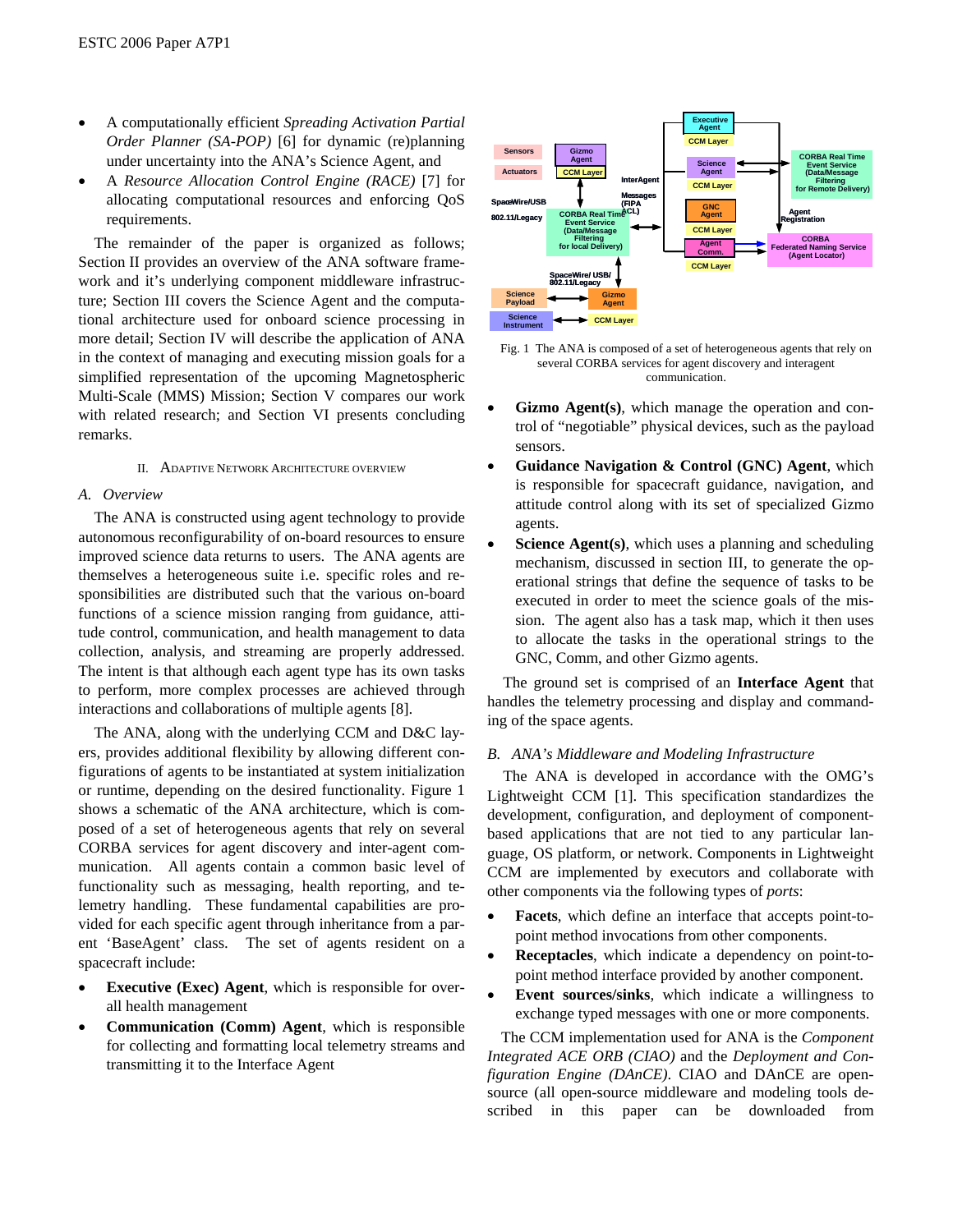www.dre.vanderbilt.edu.) QoS-enabled component middleware built atop *The ACE ORB* (TAO). TAO is a highly configurable, open-source Real-time CORBA Object Request Broker (ORB) that implements key patterns to meet the demanding QoS requirements of DRE systems.

CIAO extends TAO by abstracting key QoS concerns (such as priority models, thread-to-connection bindings, and timing properties) into elements that can be configured declaratively via metadata (such as standards for specifying, implementing, packaging, assembling, and deploying components). Promoting these QoS concerns as metadata disentangles code for controlling these non-function concerns from code that implements the application logic, thus making space system development more flexible and productive. DAnCE extends TAO by allowing application deployers to specify how existing components should be packaged, assembled, and customized into reusable services.

In addition to QoS-enabled middleware, ANA also uses *Model-Driven Engineering (MDE)* technologies that combine

- *Domain-Specific Modeling Languages (DSMLs)* whose type systems formalize the application structure, behavior, and requirements within particular domains, such as software defined radios, avionics mission computing, satellite constellations, online financial services, warehouse management, or even the domain of middleware platforms. DSMLs are described using metamodels, which define the relationships among concepts in a domain and precisely specify the key semantics and constraints associated with these domain concepts. Developers use DSMLs to build applications using elements of the type system captured by metamodels and express design intent declaratively rather than imperatively.
- Transformation engines and generators that analyze certain aspects of models and then synthesize various types of artifacts, such as source code, simulation inputs, XML deployment descriptions, or alternative model representations. The ability to synthesize artifacts from models helps ensure the consistency between application implementations and analysis information associated with functional and QoS requirements captured by models. This automated transformation process is often referred to as "correct-by-construction," as opposed to conventional handcrafted "construct-by-correction" software development processes that are tedious and error-prone.

The MDE tool suite used in ANA is called *Component Synthesis using Model Integrated Computing* (CoSMIC), which is an integrated set of DSMLs that support the development, deployment, configuration, and evaluation of enterprise DRE systems based on Real-time CCM. CoSMIC is implemented using the *Generic Modeling Environment (GME)*, which is an open-source MDE toolkit for creating and using DSMLs.

By combining CIAO, DAnCE, and CoSMIC as the infrastructure for ANA, we tackled many integration challenges associated with configuring and deploying space systems by leveraging MDE tools to enforce correct-by-construction design. For example, we used CoSMIC's model interpreters to generate Real-time CCM XML configuration files automatically and CIAO's DAnCE to deploy the resulting component assemblies on space system nodes, as shown in Fig. 2.

# *C. Base Agent Implementation*

The adoption of CIAO, DaNCE, and RACE provides dynamic re-configurability, and the new Base Agent definition has to be cast as a CORBA component. While CORBA 2 (used in the previous version of the ANA) shields applications from dependencies that arise from the use of heterogeneous platforms, e.g. language, operating system, and network protocols, it does not handle the requirement that multiple interacting objects may be deployed on diverse platforms for DRE systems. The advantage this new scheme offers in the ANA context is the ability to assemble the agents and algorithms, into logical sets that can be dynamically (re)deployed by DaNCE across the network of spacecraft and ground nodes based upon the resource monitoring results from RACE. A more detailed discussion is presented in later sections of the paper.

Integration into the CCM framework required the agent description to be based on the Component Interface Definition Language (CIDL) shown in Table 1. The '*provides'* clause in the Agent\_Base component illustrates the use of facets, the '*uses'* clause in the ExecAgent component illustrates the use of receptacles, and the '*publishes'* and *'consumes'* clauses in the Agent\_Base component illustrates the use of event sources/sinks.

The Base Agent structure remains largely the same as presented in [6], but agent communication is conducted via Messages now defined as a CCM event type. The routing, transmission, and reception of these messages are handled by the CIAO middleware, thus shielding the developer from having to manage the requisite internal "plumbing". Further extension and specialization is provided by a distribution of func-



Fig. 2 Integrating CIAO, DAnCE, and CoSMIC.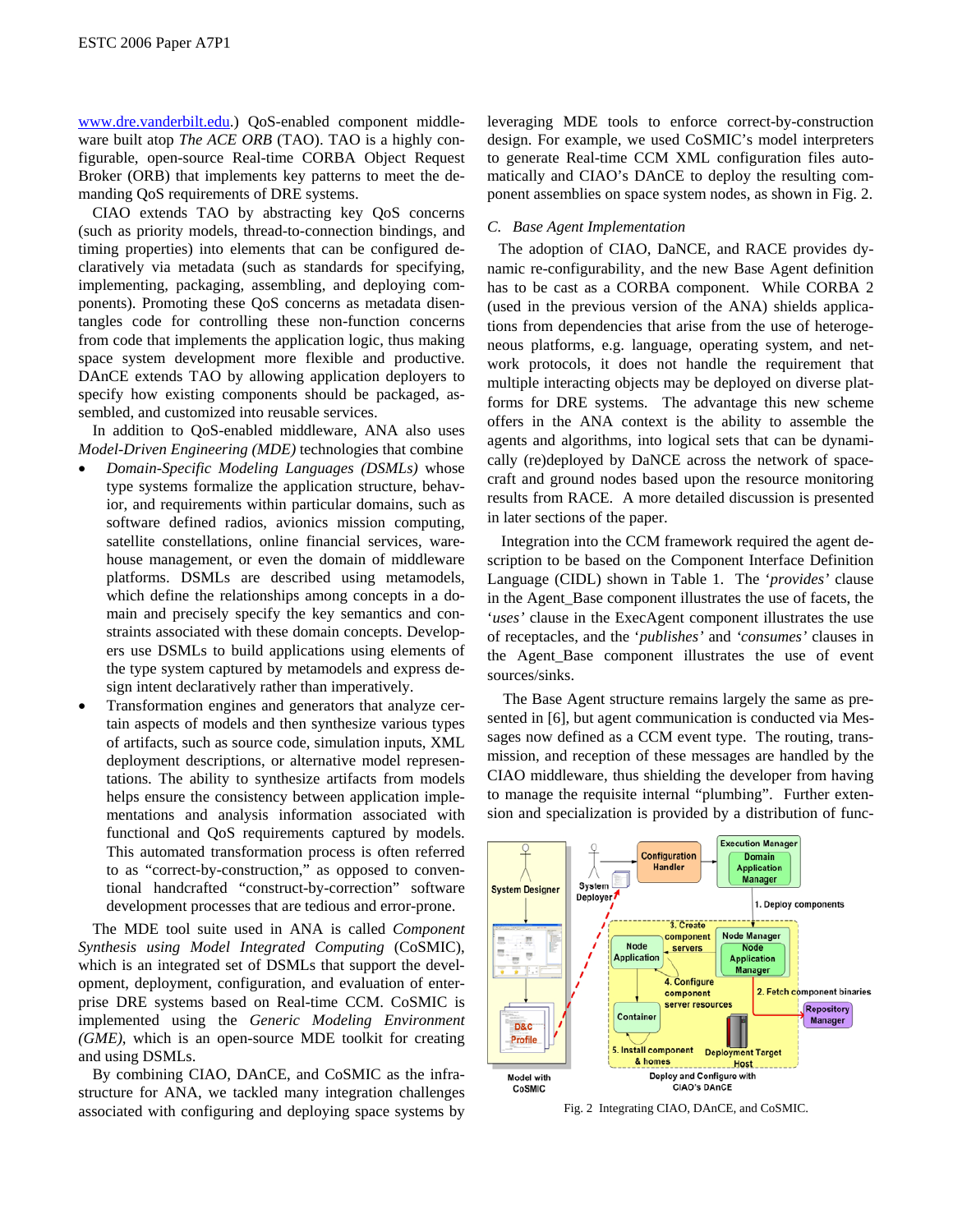tionality between the 'Agent' interface and the component 'Agent\_Base'. All derived Agent Types in the ANA now inherit from the component Agent\_Base. An example inheritance that illustrates this well is shown in Table 2. The Executive Agent encapsulated in the ExecAgent component provides run time connectivity to other agents local to a given host via the '*uses multiple*' clause for the receipt of Heartbeat messages. This connectivity is handled by the CIAO middleware at system initialization including the routing of messages via the TAO Real Time Event Service [9], much of which was previously handled directly by the Comm. Agent.

# III. ONBOARD SCIENCE PROCESSING VIA THE SCIENCE AGENT

The Science Agent is responsible for performing the onboard data processing required to achieve pre-defined science mission goals for the spacecraft. These goals are typically chosen by the mission planners and scientists on the ground, or potentially other spacecraft when performing missions requiring distributed observations and measurements. The goals are communicated to the Science Agent using the Foundation for Intelligent Physical Agents (FIPA) standardized Messages [10] and Interaction Protocols [11] (e.g. Requests, Informs, or Publish/Subscribe) containing an Agent Communication Language predefined by the Science Agent developers.

The Science Agent employs the computational architecture shown in Fig. 3 to achieve its goals. The architecture is composed of two primary subsystems: (1) the *SA-POP* planner and scheduler that generate the operational strings directed to solving the specified goals, and (2) the *RACE* framework that monitors and manages runtime resource allocation to enforce QoS requirements.

# *A. SA-POP*

To generate an operational string that achieves a given set of *goals*, e.g. study the physics of plasma reconnection and charged particle acceleration for the MMS mission, the SA-POP planner, shown in Fig. 4, first generates partial order *task sequences* that achieve specified goals using a spreading activation mechanism [12]. Individual tasks in the generated sequences are then mapped to available executable software components, e.g. the planner may pick a data compression task and then select an appropriate component implementation for a chosen compression algorithm. The planner uses a *task network,* which is a directed graph that represents both tasks and conditions (preconditions, data input, effects, and data output), to establish the preconditions required for a task component to execute successfully, the input data stream and the output that will be generated from this data stream, and other post condition effects resulting from their operation.

#### TABLE 1: ANA BASE AGENT CIDL

```
 // Assumes all messages are passed through the event channel 
  // Modified FIPA ACL message structure 
 eventtype Message 
 { 
   public PerformativeList performatives; 
   // AgentName of sender 
   public string sender; 
   // AgentName of receiver 
   public string receiver; 
   // AgentName of agent to reply to 
   public string reply_to; 
   // Time stamp of message 
 public long time_stamp; 
   // Content of the message. 
   public any content; 
   // Internal id to relate message -> conversation 
   public string conversation_id; 
  }; 
 // Heartbeat message is just the state and sender name 
 struct HeartBeat 
 { 
      string sender; 
     StateType CurrentState; 
    }; 
 // Standardized agent interface 
 interface Agent 
   { 
    readonly attribute string AgentName; 
    readonly attribute AgentClasses AgentType; 
    attribute float HeartBeatRate; 
    //Request agent becomes dormant 
    boolean Doze(); 
    //Request agent becomes active 
    void Wakeup(); 
   }; 
  component Agent_Base 
\{ // Name of the agent. 
    attribute string AgentName; 
    // Type of the agent. 
    readonly attribute AgentClasses AgentType; 
    // Provides a facet to control the state of the agent. 
    provides Agent agent_interface; 
    // Publishes messages. 
    publishes Message outgoing_message; 
    // Subscribes messages. 
    consumes Message incoming_message; 
   }; 
 home BaseAgentHome manages Agent_Base{ }; 
};
```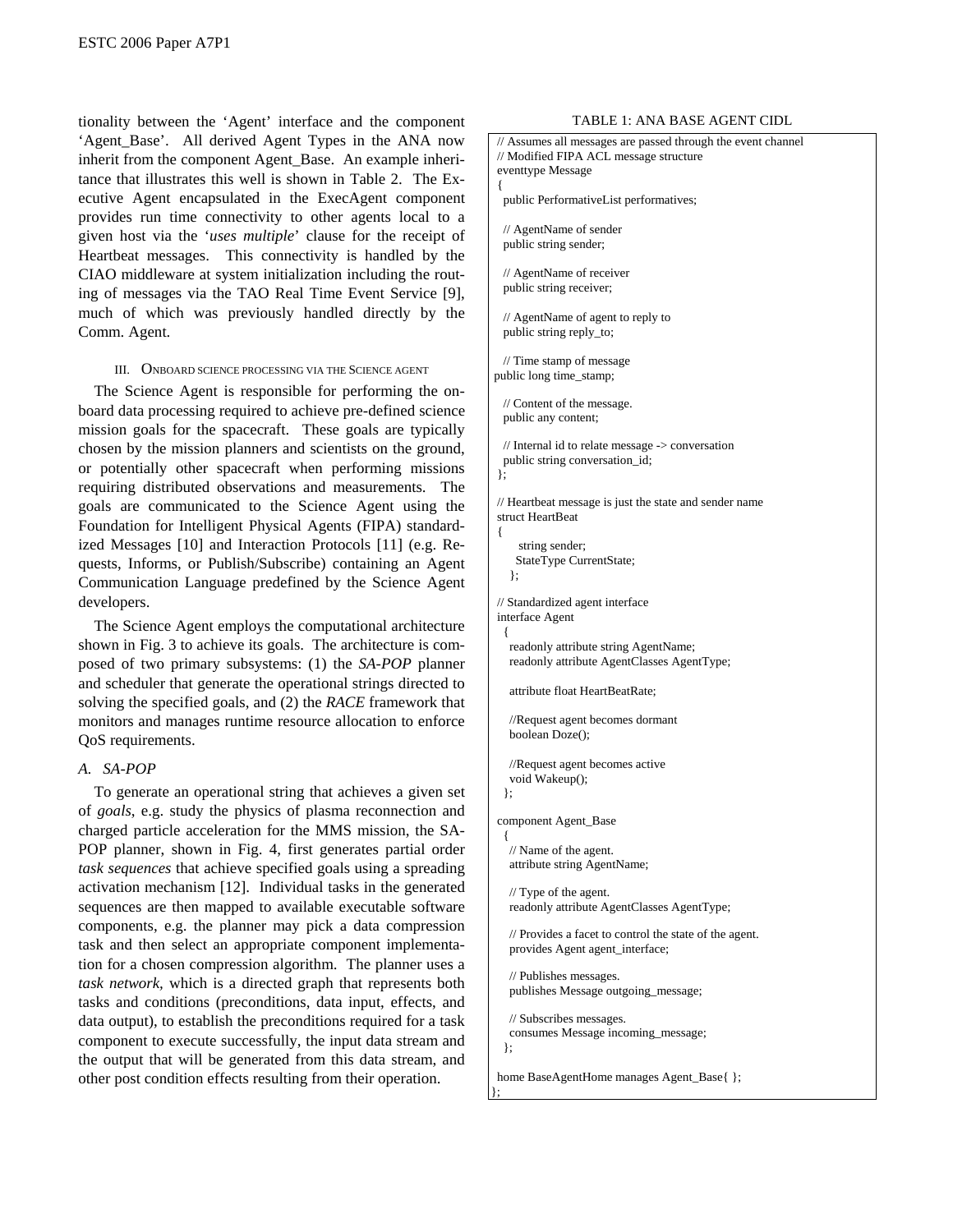ESTC 2006 Paper A7P1

TABLE 2: ANA EXECUTIVE AGENT CIDL



The output generated by a component is a function of the input and environmental conditions during the actual operation. Other computational properties of the component, e.g. the throughput and the quality of the output, depend on the available computational resources. As a result, there is uncertainty as to whether the component will produce the desired output. This uncertainty is captured by conditional probabilities associated with the component definitions. Together, the task-component relations and the conditional probability of success of components defines the *functional signature* of the task. Different parameterizations of a given component may produce different functional signatures. Conversely, different components that have the same functional signature may vary in time to completion, resource usage, and QoS parameters.



Fig. 3 The computational architecture for onboard science processing involves the SA-POP embedded in the Science Agent, RACE, and the CIAO/DaNCE middleware infrastructure



We define a *task* as one or more parameterized components with a single functional signature. The functional signature of each task is also captured in the *task network*. With the task network whose links encode the requisite probability of success information, and a given set of utility values for goal conditions and/or data, the planner computes expected utility values for each task using the spreading activation mechanism.[12]

To ensure applications do not violate resource constraints, the planner also requires knowledge of each task's resource consumption and execution time, i.e. its *resource signature*. A given task may be associated with multiple parameterized components, each with different resource signatures. SA-POP and RACE therefore use a shared *task map* that maps each task to a set of parameterized components and their associated resource signatures. The combination of functional and resource signatures in a task sequence defines an operational string, which specifies the tasks, a suggested implementation for each task, the control (ordering) dependencies, the data (producer and/or consumer) dependencies, and required start and end times for tasks, if any. These operational strings are given as input to RACE for deployment and runtime monitoring.

# *B. RACE*

The Resource Allocation and Control Engine (RACE) is a reusable framework that separates resource allocation and control algorithms from the underlying middleware deployment, configuration, and control mechanisms so that different algorithms can reuse these common middleware mechanisms to (re)deploy components onto nodes and manage the node's resources among competing applications. RACE provides a range of resource allocation and control algorithms that use the middleware deployment and configuration mechanisms of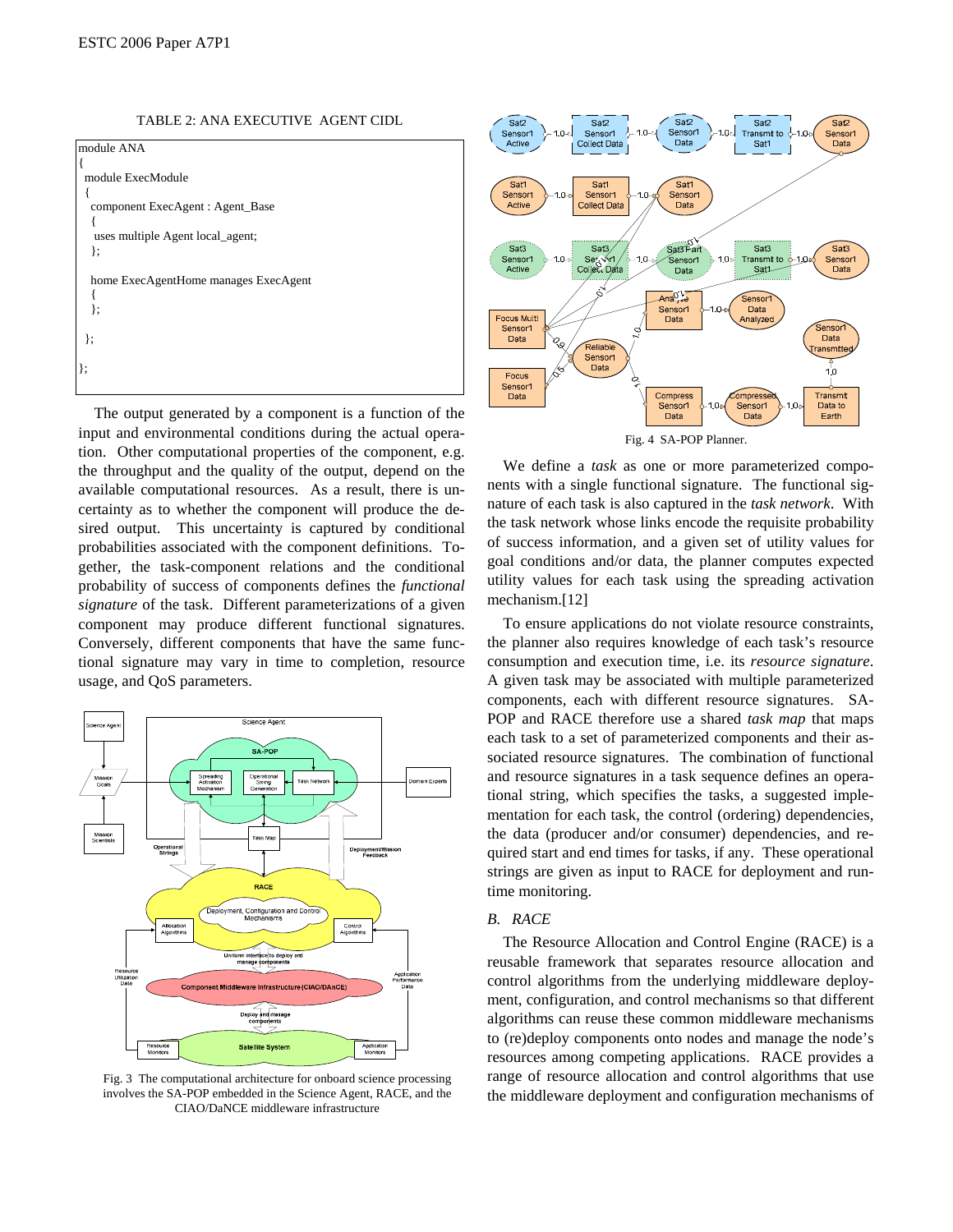the OMG D&C specification to allocate resources to operational strings and control system performance after operational strings have been deployed.

RACE's algorithms determine how to deploy and redeploy operational strings of application components at system initialization and during runtime. Its allocation algorithms determine the initial component deployment using a bin packing algorithm that maps these components to the appropriate target nodes based on available system resources. For example, an allocation algorithm could apportion CPU resources to components in such a way that avoids saturating these resources.

Likewise, RACE's control algorithms adapt the execution of an operational string's components at runtime in response to changing environmental conditions and variations in resource availability and/or demand. For example, a control algorithm could (1) modify an application's current operating mode, (2) dynamically update component implementations, and/or (3) redeploy all or part of an operational string's components to other target nodes to meet end-to-end QoS requirements.

The RACE architecture consists of the entities shown in Figure 5. These entities are implemented as CCM components using CIAO and are deployed via DAnCE. The key entities in RACE are described below:

- **Application QoS Monitors** are CCM components that track the performance of application components by observing QoS properties, such as throughput and latency. One or more Application QoS Monitors are associated with each type of application component.
- The **Target Manager** is a CCM component defined in the D&C specification [2] that receives periodic resource utilization updates from resource monitors within a domain. It uses these updates to track resource usage of all resources within the domain. The Target Manager provides a standard interface for retrieving information pertaining to resource consumption of each component and an assembly in the domain, as well as the domain's overall resource utilization. The Target Manager provides in-



formation on resource utilization component ports in operational strings.

• The **Deployment Manager** is an assembly of CCM components that encapsulates and coordinates one or more allocation and control algorithms. This manager deploys assemblies by allocating resources to individual components in an assembly. After assemblies are deployed, the Deployment Manager manages the performance of (1) operational strings and (2) domain resource utilization. This manager ensures desired performance of the operational strings by performing the following actions to the components that make up the operational strings: (1) (re)allocating resources to the component, (2) modifying component parameters such as execution mode, and/or (3) dynamic replacing the component implementations.

# IV. APPLICATION TO THE MMS MISSION

The upcoming NASA MMS mission was chosen as an exemplar application to assess the effectiveness and performance of both the onboard science processing framework and the ANA as a whole. Although the mission does not currently require distributed processing or high levels of autonomy, the mission does have many characteristics (e.g. multiple spacecraft and heterogeneous sensors, multiple operating modes, etc.) that the ANA was designed to address. First, an overview of the MMS mission will be presented, followed by a description of how the onboard processing can be conducted using the ANA.

# *A. Mission Overview*

The goal of the MMS mission is to study the microphysics of three fundamental plasma processes in the Earth's magnetosphere; magnetic reconnection, particle acceleration and turbulence [13]. MMS consists of a constellation of four identical spacecraft that maintain a tetrahedral formation in specific regions of scientific interest (ROI) within the constellation's orbit, as shown in Fig. 6. Furthermore, each spacecraft has a suite of four primary payload sensor packages, i.e. FPI, FIELDS, HPCA, and EPD, which have varying data rate, data size, and compression requirements [14].

Since the plasma processes are inherently transient (especially magnetic reconnection), MMS requires *reactive* onboard autonomy to enable the spacecraft to transition between three modes of operation; slow survey, fast survey, and burst. Slow survey mode is entered outside the ROI's and enables only a minimal set of data acquisition (primarily for health monitoring). The fast survey mode is entered when the spacecraft are within a ROI, which enables data acquisition for all payload sensors at a moderate rate. While in fast survey mode, the data from a subset of the payload sensors is analyzed onboard to compute a *quality* value indicating the Fig. 5 The RACE Architecture likelihood of a transient plasma event as determined by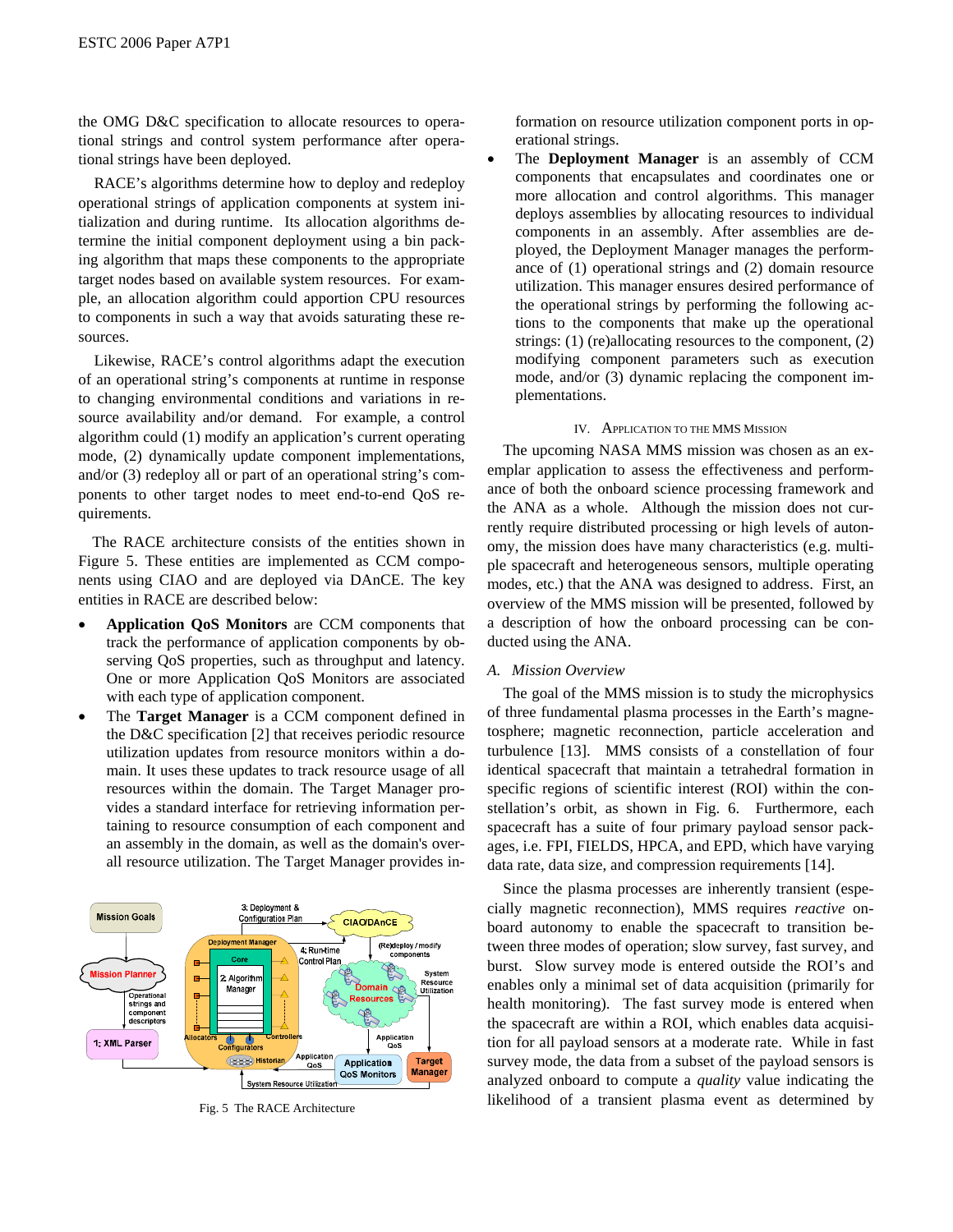

executed on a separate processor.<br>Fig. 6 An artist's rendering of the MMS spacecraft in the tetrahedral formation. Courtesy of the SWRI [15].

changes in particle, ion, and field measurements. This quality value is communicated to the other spacecraft in the constellation via crosslinks. A set of rules on each spacecraft determines when burst mode should be entered based upon a weighted combination of the local and remote quality values. Once entered, burst mode enables all payload instruments to acquire data at high rates (up to  $\sim$ 1.6 Mb/s), however this mode can be entered for at most 17.5 minutes per day because of onboard storage limitations [14].

# *B. Science Processing using the ANA*

With the above concept of operations, we have a mission configuration that is well-suited to demonstrate the utility of the ANA. Each MMS spacecraft has multiple payload sensors interfaced to a payload processor, while the spacecraft bus functions are handled by a bus processor. The agent components are logically packaged into two separate CCM assemblies as shown in Fig. 7. The assemblies are initially deployed by DaNCE on the two target processors based on the division of functionality between the payload and bus, however the deployment can change at runtime based on user needs or resource constraints. The payload processor assembly contains the Science Agent supported by Gizmo Agents to provide a direct interface to the payload sensors. In addition, the task library contains multiple data compression algorithms that RACE can employ as directed by the SA-POP. Executive and Communication Agents are resident on both nodes. The bus processor assembly contains the GNC Agent that provides orbital information to the Science Agent on the payload processor to determine the entry/exit from ROI's. The Science Agent(s) on all spacecraft have mission goals that represent user or other Science Agent requests for the times and types of data to be acquired.

Using this MMS Mission configuration, several scenarios have been developed to exercise the ANA. While the following scenarios have not been fully tested to date, individual



Fig. 7 ANA Agents packaged as logical CCM assemblies divided between the Payload and Bus processors. Simulators for the Payload sensors are

subsets of the technologies have been demonstrated. Furthermore, we are progressing towards an end-to-end demonstration in our Distributed Systems Laboratory on multiple robots - developed in house - as a representative 2D simulation of a spacecraft constellation. Each robot hosts two different processor and operating system families representing the payload and bus processor. We also provide a simulated ground control station with a GUI and an interface agent for command/telemetry processing.

A nominal day-in-the-life scenario is to be exercised starting from system initialization through autonomous exit/entry into Fast Survey Mode, followed by the detection of an event that causes a transition to Burst Mode. RACE will continually monitor resource use and provide feedback to SA-POP. The SA-POP can then change the active operational strings, e.g. swap in a different compression algorithm, if userspecified resource constraints are violated. The SA-POP can similarly alter the data acquisition and processing parameters to ensure acceptable data quality is maintained. This interaction is shown in Fig. 8.

Potential off-nominal scenarios range from (among many) fault conditions such as (1) a lack of local storage capacity leading to compressed data being transmitted for storage to another spacecraft in the constellation, to (2) a catastrophic payload processor failure leading to a redeployment of the payload agent assembly on the spacecraft processor with minimal degradation in science data returns to the users.

#### V. RELATED WORK

As component middleware becomes more pervasive, there has been an increase in focus on technologies, platforms, and tools for deploying components effectively within distributed systems. We compare our work on ANA, SA-POP, and RACE with related efforts.

The Autonomic Deployment and Management Engine (ADME) [16] provides a framework for deploying and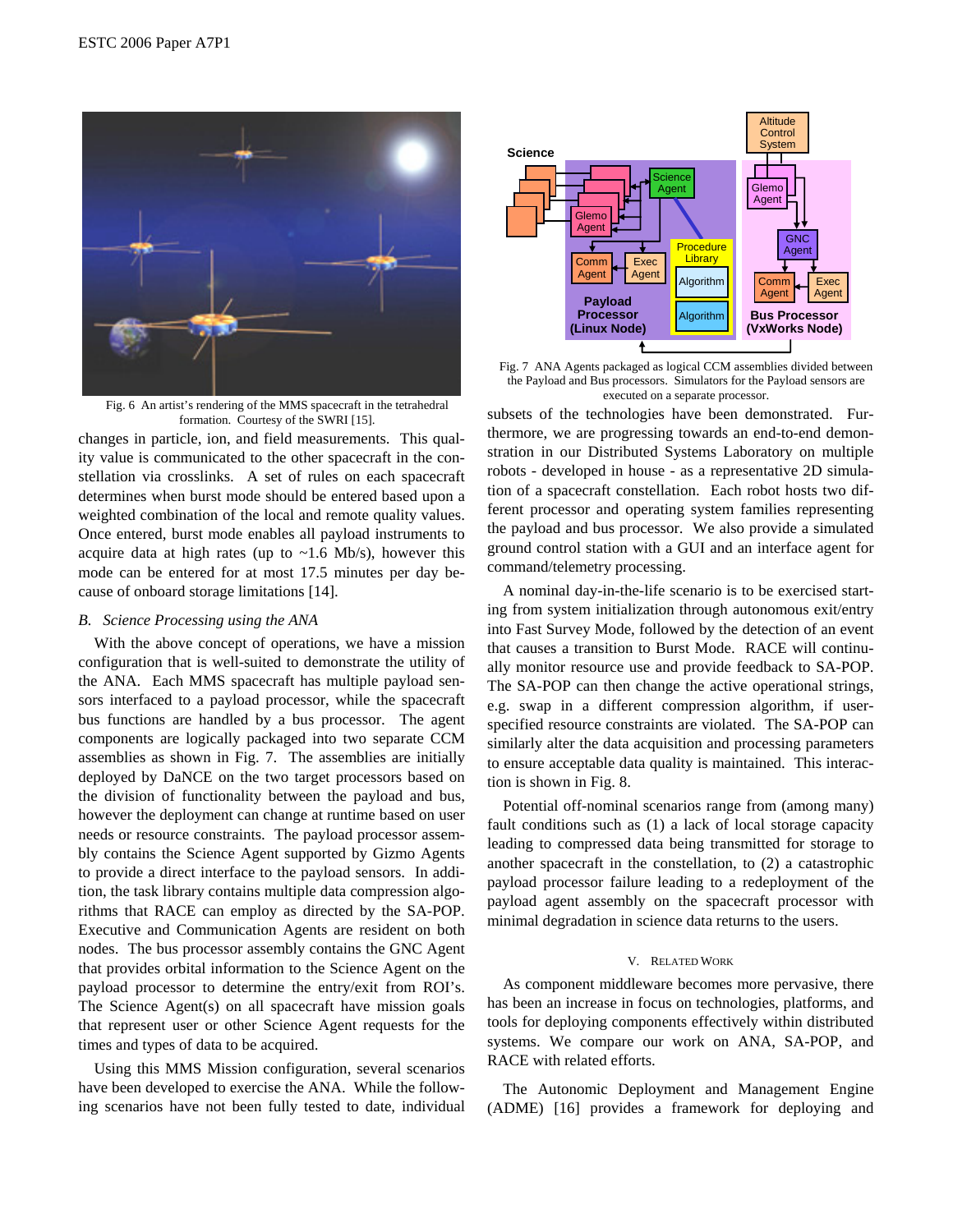

Fig. 8 Onboard science processing for the MMS mission using the computational architecture described in Section III.

autonomically managing application components in distributed systems. Allocating resources to application components in ADME is framed as a constraint solving problem, where domain resources are allocated to application components, subject to specified constraints. ADME uses a domainspecific constraint language called ``DEclarative Language for Describing Autonomic Systems'' (DELDAS) to specify desired system performance as goals at design time. At runtime, the ADME infrastructure deploys and manages application components to satisfy these goals. RACE has similar motivations as ADME, though RACE provides a pluggable framework where multiple resource allocation and control algorithms can be (re)configured at runtime. RACE also focuses more on the (re)deployment and (re)configuration of QoS-enabled applications executing in DRE systems.

Plaint [7] is a tool that uses a temporal planner to manage and reconfigure a software system. A plan is defined as a sequence of execution steps that ensures desired system perf

ormance. Plaint generates to types of plans: (1) deployment plans that allocate resources to application components, and (2) reconfiguration plans that dynamically reconfigure systems in response to changes in their operation that may be attributed to factors such as external attacks that result in loss of critical application components. The output from various planning techniques can be viewed as deployment plans and control plans that RACE can execute to ensure desired system performance. RACE also augments this planning approach to system reconfiguration by providing the capability to link and unlink various planning mechanisms at runtime to handle system reconfiguration more transparently.

# VI. CONCLUSION

It is recognized that autonomy is an important feature of future science missions that will involve networked space, airborne, terrestrial, and oceanic resources. Any real-life system that provides autonomy involves multiple entities that require collaborative interactions and intelligent behavior in order to meet their own specific as well as overall mission goals. Although designing systems of such complexity is hard, agent technology and multi-agent systems show promise in helping to alleviate development issues. The ANA provides many key elements needed for autonomous operations of NASA missions.

This paper describes the design and application of the *Spreading Activation Partial Order Planner (SA-POP)* and the *Resource Allocation and Control Engine (RACE)*. RACE manages system resource utilization and ensures QoS requirements of operational strings are met even under varying operational contexts and/or varying resource requirement/availability.

# **REFERENCES**

- [1] Object Management Group. *Light Weight CORBA Component Model Revised Submission*, OMG Document realtime/03-05-05 edition, May 2003.
- [2] Object Management Group. *Deployment and Configuration Adopted Submission*, OMG Document ptc/03-07-08 edition, July 2003.
- [3] D. C. Schmidt, R. Schantz, M. Masters, J. Cross, D. Sharp, and L. Di-Palma. Towards Adaptive and Reflective Middleware for Network-Centric Combat Systems*. CrossTalk – The Journal of Defense Software Engineering*, Nov. 2001.
- [4] D. C. Sharp and W. C. Roll. Model-Based Integration of Reusable Component-Base Avionics System. In *Proc. of the Workshop on Model-Driven Embedded Systems in RTAS 2003*. May 2003.
- [5] P. Sharma, J. Loyall, G. Heineman, R. Schantz, R. Shapiro and G. Duzan. Component-Based Dynamic QoS Adaptations in Distributed Real-time and Embedded Systems. *In Proc. of the Intl. Symp. On Dist. Objects and Applications (DOA '04)*, Agia Napa, Cyprus, Oct. 2004.
- [6] N. Shankaran, J. Balasubramanian D. Schmidt, G. Biswas, P. Lardieri, E. Mulholland, and T.Damiano, A Framework for (Re)Deploying Components in Distributed Realtime and Embedded Systems, poster paper at the Dependable and Adaptive Distributed Systems, Track of the 21st ACM Symposium on Applied Computing, April 23 -27, 2006, Bourgogne University, Dijon, France.
- [7] N. Arshad, D. Heimbigner, and A. L. Wolf. Deployment and Dynamic Reconfiguration Planning For Distributed Software Systems. In Proc. of the 15th IEEE International Conference on Tools With Artificial Intelligence (ICTAI 2003), Sacramento, CA, USA, Nov. 2003.
- [8] D. Suri, A. Howell. The Adaptive Network Architecture for formations of heterogeneous spacecraft. In *Proc. of the Earth-Sun System Technology Conference (ESTC2005)*, 2005.
- [9] T. H. Harrison, D. L. Levine, D. C. Schmidt, "The Design and Performance of a Real-time CORBA Event Service, Proceedings of ACM OOPSLA '97 conference, Atlanta, GA, October 1997.
- [10] Foundation for Intelligent Physical Agents. *FIPA ACL Message Structure Specification*, 2002. Available: http://www.fipa.org/specs/fipa00061/index.html.